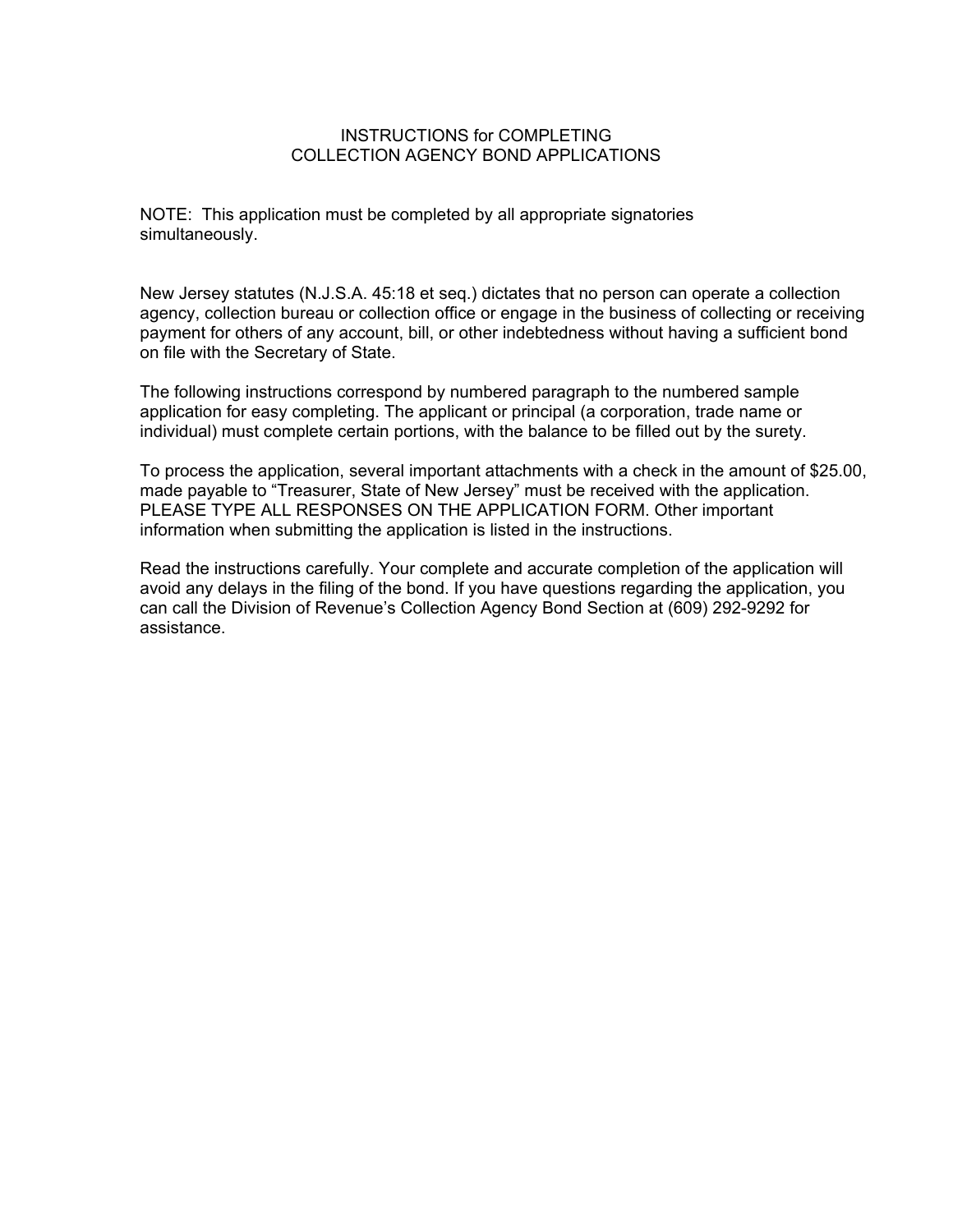## COLLECTION AGENCY BOND APPLICATION Page 1

- 1. Insert the full name and address of the collection agency followed by the words "as principal". The three (3) types of entities that can be identified as "the principal" are:
	- a. *Corporation* a business entity formed, registered and filed with the Division of Revenue according to New Jersey statutes. Example: "ABC Corporation"; "XYZ, Inc."; "John Doe Corp."
	- b. *Trade Name* a County registered name of a business that uses the designation "and company" or "& Co." as part of a firm or partnership name. Example: "John Doe and Company" or "Jane Smith & Co." followed by "registered in (Name of) County by (Name of Individual)".
	- c. *Individual*  a person or business entity that uses the name of an individual or the business. If it is a business name, please include the specific person to contact in parentheses.
- 2. Indicate whether you are filing as a Corporation, Trade Name or as an Individual.
- 3. Insert the full name and address of the surety followed by the words "as surety".
- 4. Insert the day, month and year of the principal's signature.
- 5. Signature of the principal officer (president) of the corporation, trade association or person or persons doing business as an individual. When the signer is the only officer of the corporation, "Sole Corporate Officer" must be indicated after the signature.
- 6. Corporations must place their official seals upon this bond. Those acting without seals, as with trade names or individuals, do not need to comply with this part. Please be certain that the imprint is legible or the application will be returned.
- 7. The signature of the witness of the signature of the principal (#5 above). It must be simultaneously witnessed by at least one person in all cases.
- 8. Type in the name of the surety.
- 9. Signature of the surety's attorney-in-fact. Separate proof of the individual's authority to act as attorney–in-fact on behalf of the surety must be also attached to the bond.
- 10. Corporate seal of the surety must be placed on this bond, located as indicated on the attached bond application. Please be sure the imprint is legible or the application will be returned.
- 10a. The licensed insurance agent must insert (clearly printed or typed) the location of the signing.
- 10b. Signature of a licensed insurance agent with the name clearly printed or typed below and the current license number of the insurance agent listed. (The surety must have this bond countersigned by a licensed insurance agent pursuant to N.J.S.A. 17:22-6.15.)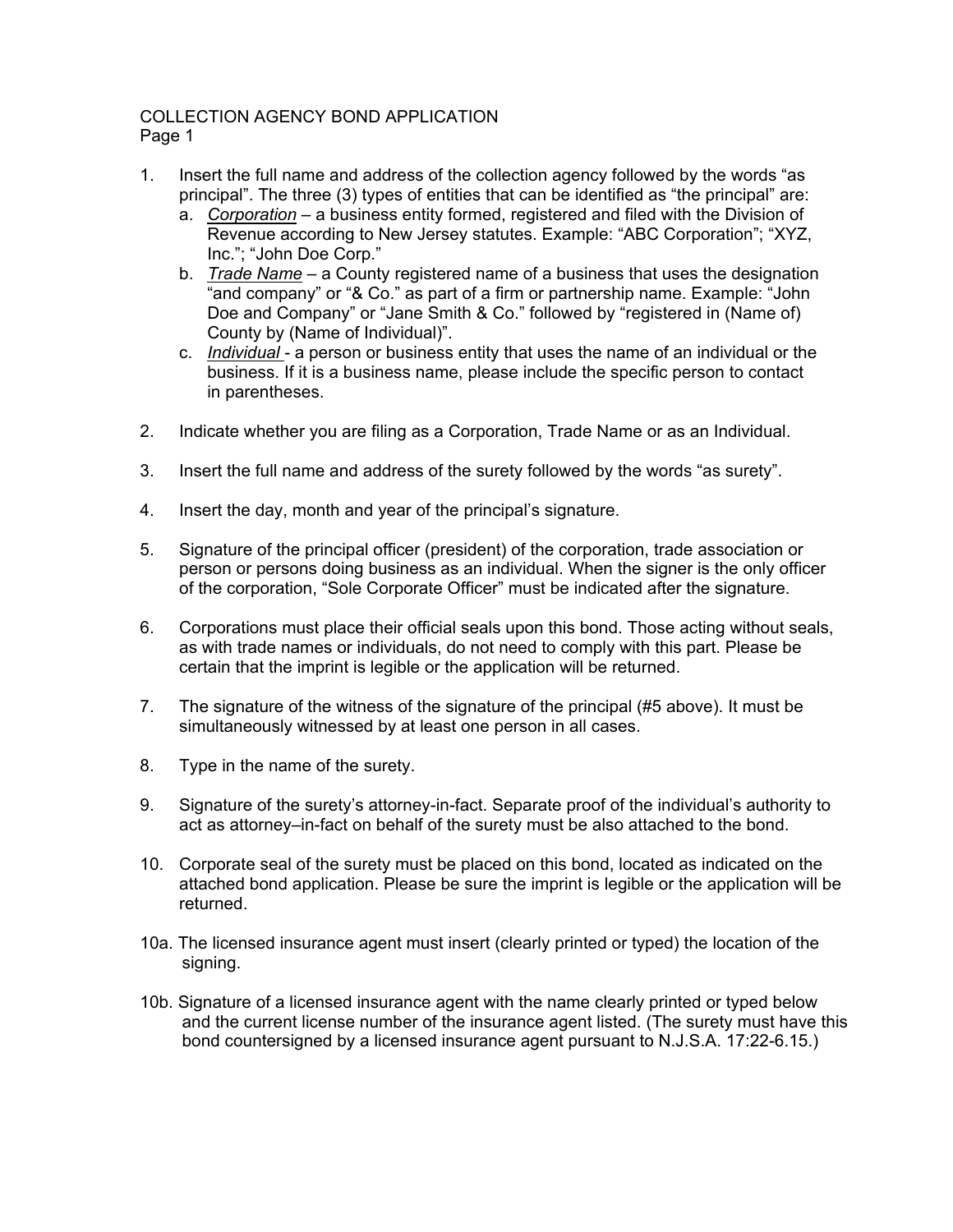### ACKNOWLEDGEMENT OF PRINCIPAL SECTION Part 2 of the COLLECTION AGENCY BOND APPLICATION

The Acknowledgement records the witnessing by an attorney-at-law or a Notary Public of the signature of the principal and the simultaneous signing of the Collection Agency Bond by all parties. Two (2) types of Acknowledgement are provided as part of the Collection Agency Bond application. Select only one acknowledgement depending on the entity type of the principal.

- 11. Section 11 is to be completed only by those Collection Agencies doing business as corporations and is to be signed simultaneously by the corporate secretary and the Notary Public or Attorney-at-Law. If Section 11 is filled out by a Corporation, Section 12 is left blank.
- 11a. State in which the Acknowledgement of Principal is executed by the corporate secretary.
- 11b. County in which the Acknowledgement of Principal is executed by the corporate secretary.
- 11c. Day, month and year of execution of the Acknowledgement of Principal by the corporation's secretary.
- 11d. Insert the words "Attorney-at-Law" or "Notary Public", whichever is appropriate under the circumstances. This Acknowledgement of Principal must be witnessed by either a Notary Public or an Attorney-at-Law of New Jersey.
- 11e. Insert the name of the Corporate Secretary.
- 11f. Insert the name of the Corporation.
- 11g. Insert the name of the principal officer (president) of the corporation who is applying for this bond (as listed in #5 on Page 1).
- 11h. Signature of the corporate secretary, which must be signed before the witnessing Notary Public or Attorney-at-Law of New Jersey. When the signer is the sole officer of the corporation, "Sole Corporate Officer" must be designated after the signature.
- 11i. Day, month and year of the witnessing of the signature.
- 11j. The signature of the Notary Public or Attorney-at-Law of New Jersey. If witnessed by the Notary Public, the Notary Public must also place his/her seal next to his/her signature and his/her stamp stating when his/her commission expires. If witnessed by an attorney, the attorney must follow his/her signature with his/her name typed or printed below the signature and the words "Attorney-at-Law, State of New Jersey".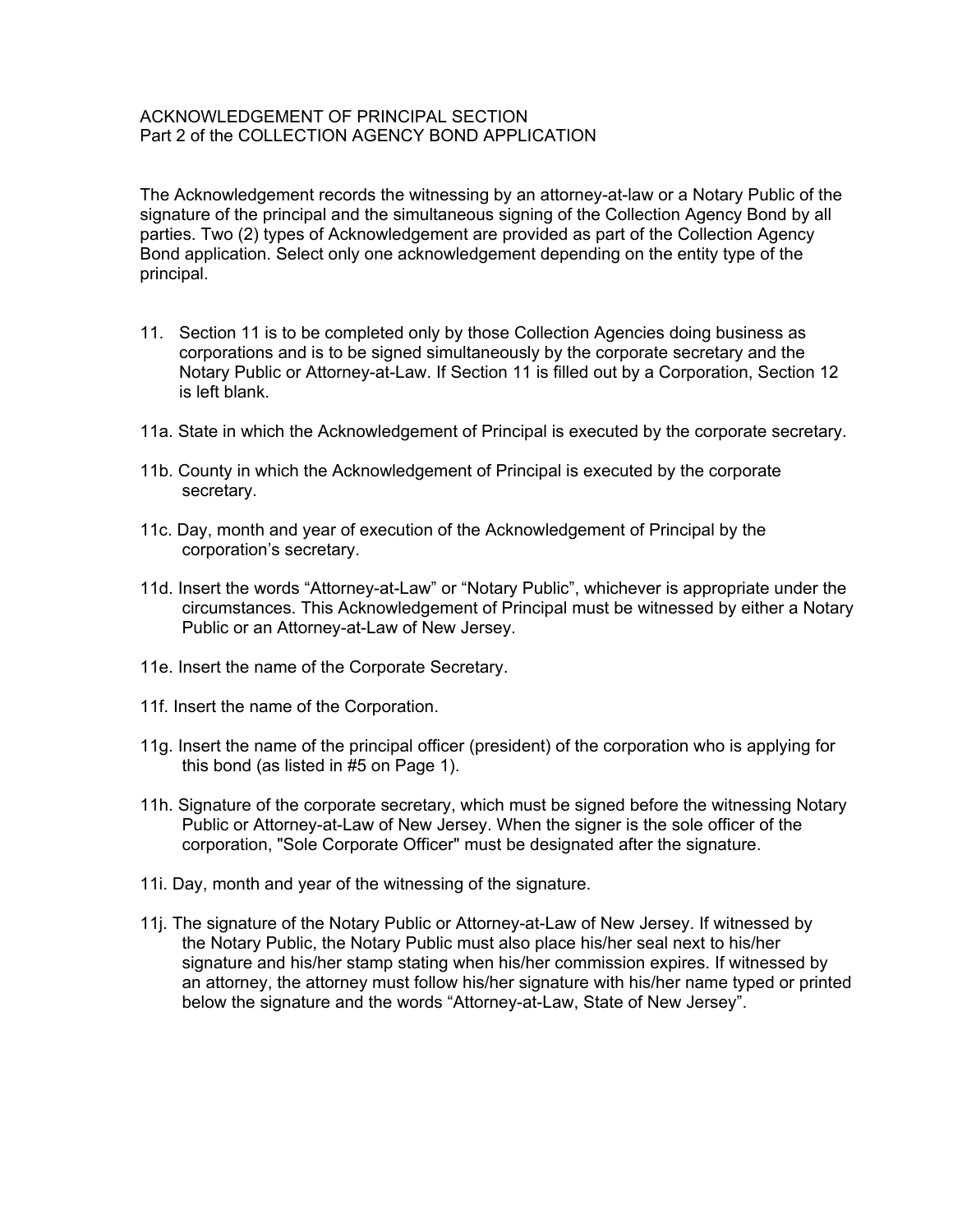### ACKNOWLEDGEMENT OF PRINCIPAL SECTION Part 2 of the COLLECTION AGENCY BOND APPLICATION (cont)

- 12. Section 12 is to be completed only by those Collection Agencies doing business as a Trade Name or as an Individual and is to be signed simultaneously by the individual or authorized representative of the Trade Name and the Notary Public or Attorney-at-Law of New Jersey. If Section 12 is filled out by a Corporation, Section 11 is left blank.
- 12a. County in which the Acknowledgement of Principal is executed by the individual or Trade Name.
- 12b. Day, month and year of execution of the Acknowledgement of Principal by the individual or Trade Name.
- 12c. Insert the words "Attorney-at-Law of New Jersey" or "Notary Public", whichever is appropriate under the circumstances. This Acknowledgement of Principal must be witnessed by either a Notary Public or an Attorney-at-Law licensed in the State of New Jersey.
- 12d. Insert the name of the individual(s) acting under the Trade Name or the name of the person(s) doing business as an individual(s).
- 12e. Day, name and year when the signature was executed and witnessed.
- 12f. The signature of the Notary Public or the New Jersey Attorney-at-Law. If witnessed by the Notary Public, the Notary Public must also place his/her seal next to his/her signature and his/her stamp stating when his/her commission expires. If witnessed by an attorney, the attorney must follow his/her signature with the words "Attorney-at-Law, State of New Jersey".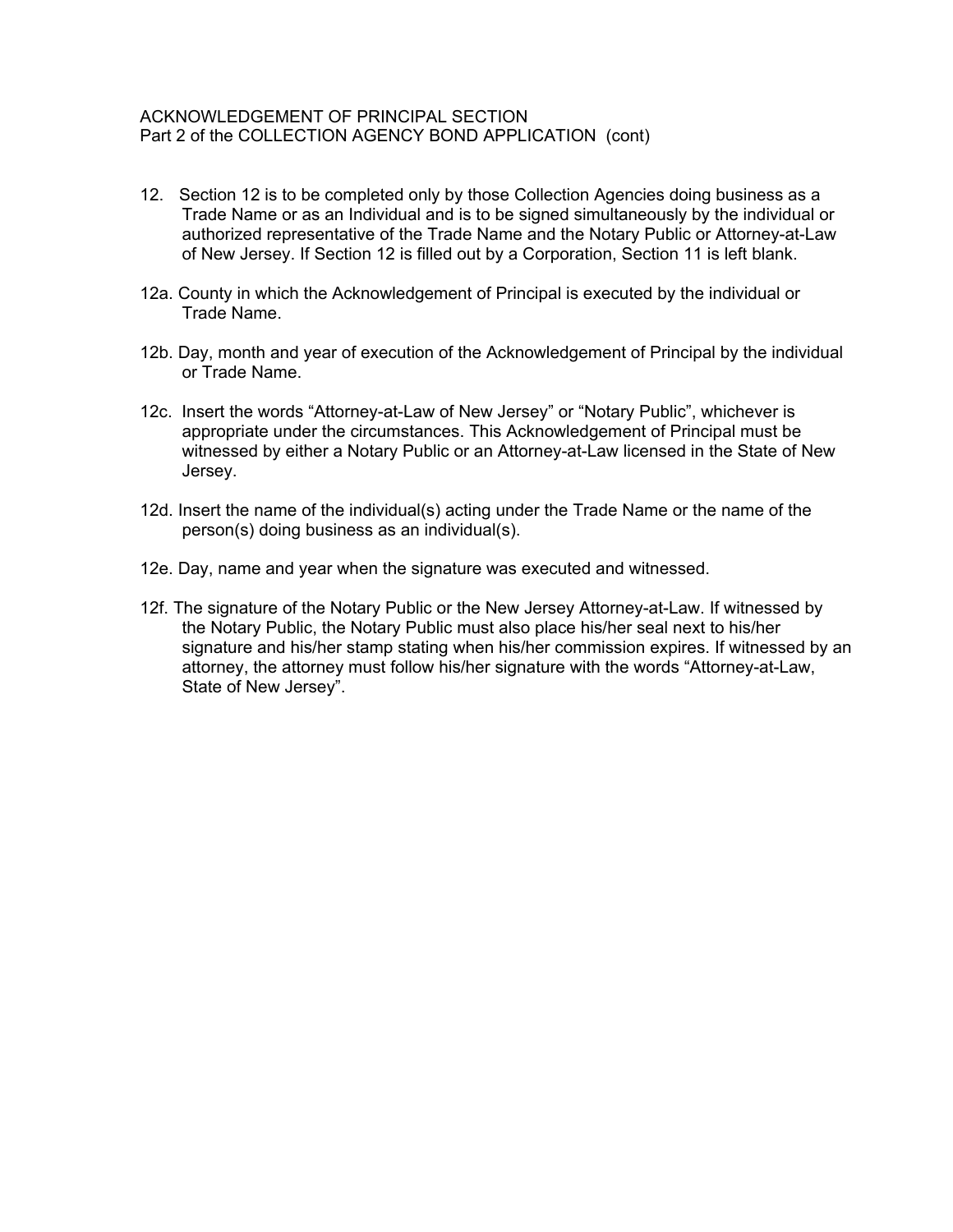### **IMPORTANT INFORMATION WHEN SUBMITTING THE APPLICATION**

- $\triangleright$  Submit both the Bond Application and the appropriate Acknowledgement of Principal document.
- ¾ Attach all sureties' current (not more that one year old) complete and authorized financial statement to the bond application at submission.
- $\triangleright$  Attach an executed Power of Attorney form establishing the Attorney-in-Fact as the Surety's authorized legal representative.
- $\triangleright$  Attach a Power of Attorney if an authorized individual signed for any of the other necessary signatories.
- $\triangleright$  Attach payment of \$25.00 for each filing. The check should be made payable to the STATE TREASURER OF NEW JERSEY.
- $\triangleright$  Mail the application with all attachments and payment to: NJ Division of Revenue Collection Agency Bond Section PO Box 453 Trenton, NJ 08646
- $\triangleright$  If the Surety representative (Attorney-in-Fact) and the licensed insurance agent are the same person and are executing signatures at Lines 8 and 10b, that person may be personally liable for any acts of the insurer. This practice is not encouraged and the person should receive competent legal advice regarding such action.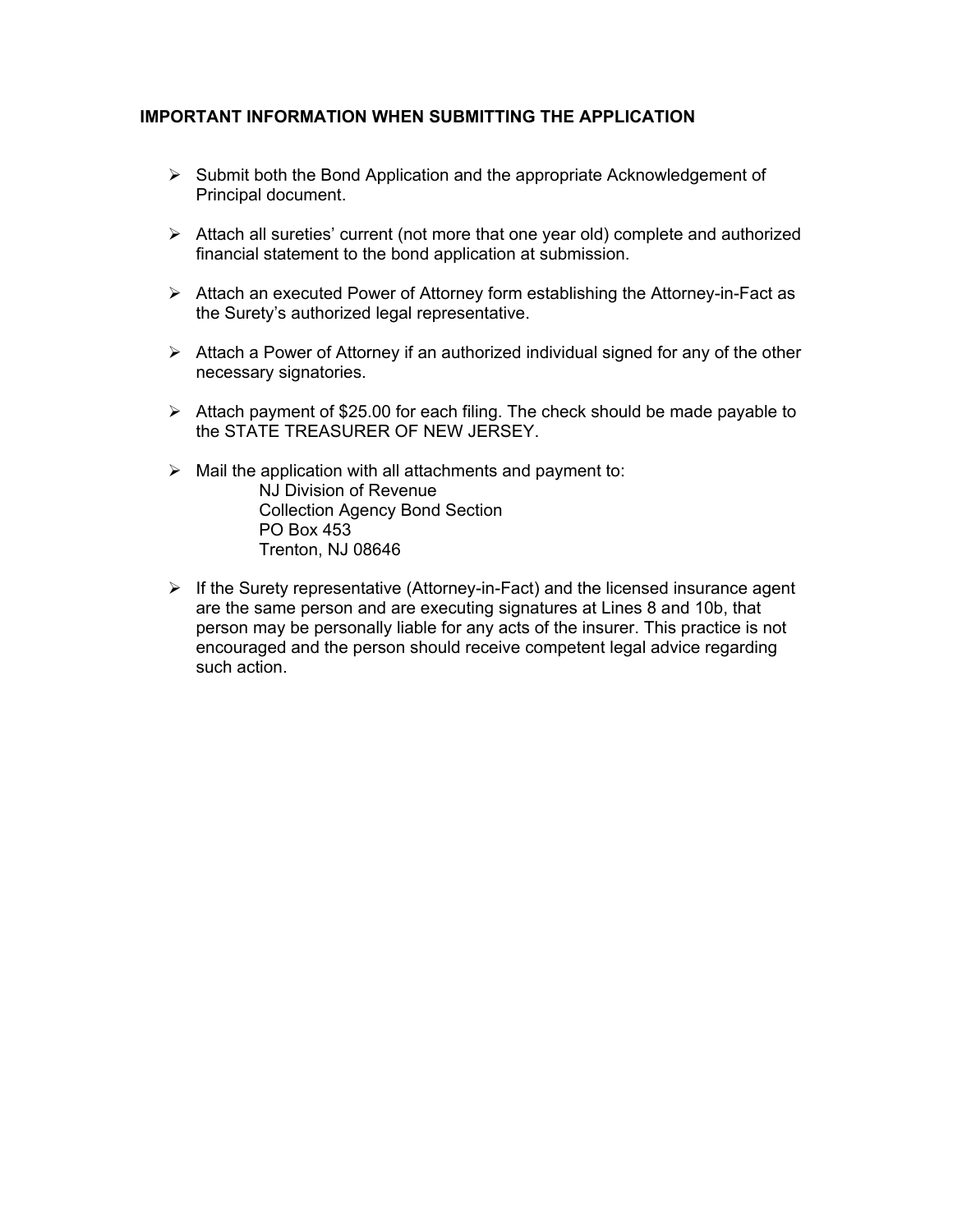# **COLLECTION AGENCY BOND APPLICATION**

### COLLECTION AGENCY BOND UNDER TITLE 45, CHAPTER 18, REVISED STATUTES

# KNOW ALL MEN BY THESE PRESENTS THAT WE, \_\_\_\_\_\_\_\_\_\_\_\_\_\_\_\_\_\_\_\_\_\_\_\_\_\_\_\_\_\_\_\_ insert full names of

Principals and add the words "as principals," and give addresses

 $\mathcal{L}_\mathcal{L} = \{ \mathcal{L}_\mathcal{L} = \{ \mathcal{L}_\mathcal{L} = \{ \mathcal{L}_\mathcal{L} = \{ \mathcal{L}_\mathcal{L} = \{ \mathcal{L}_\mathcal{L} = \{ \mathcal{L}_\mathcal{L} = \{ \mathcal{L}_\mathcal{L} = \{ \mathcal{L}_\mathcal{L} = \{ \mathcal{L}_\mathcal{L} = \{ \mathcal{L}_\mathcal{L} = \{ \mathcal{L}_\mathcal{L} = \{ \mathcal{L}_\mathcal{L} = \{ \mathcal{L}_\mathcal{L} = \{ \mathcal{L}_\mathcal{$ 

and any party aggrieved within the meaning of NJSA 45:18 et.seq.

and held and firmly bound unto the State of New Jersey, in the sum of Five Thousand Dollars to be paid said unto the State of New Jersey, to which payment well and truly to be made, we bind ourselves, our and each of our heirs, executors, administrators, successors and assigns, jointly and severally, firmly by these presents. Sealed with our seals. Dated the day of A.D. two thousand and

THE CONDITION OF THIS OBLIGATION IS SUCH, that if the above bounden, shall, upon written demand, pay and turn over to or for the person, partnership, association or corporation for whom any account, bill or other indebtedness is taken for collection, the proceeds for such collection, in accordance with the terms of the agreement upon which such account, bill or other indebtedness was received for collection, and shall faithfully observe all laws relating to the business provided for in the above-entitled act, then this obligation to be void, otherwise to remain in full force and virtue.

\_\_\_\_\_\_\_\_\_\_\_\_\_\_\_\_\_\_\_\_\_\_\_\_\_\_\_\_\_\_\_\_\_ \_\_\_\_\_\_\_\_\_\_\_\_\_\_\_\_\_\_\_\_\_\_\_\_\_\_\_\_\_\_\_\_\_\_\_

Signed, sealed and delivered in the presence of

**Witness** 

**Witness** 

 $(SEAL)$ 

Principal

**Surety** 

Attorney-in-Fact

Examined and approved as to form

Deputy Attorney General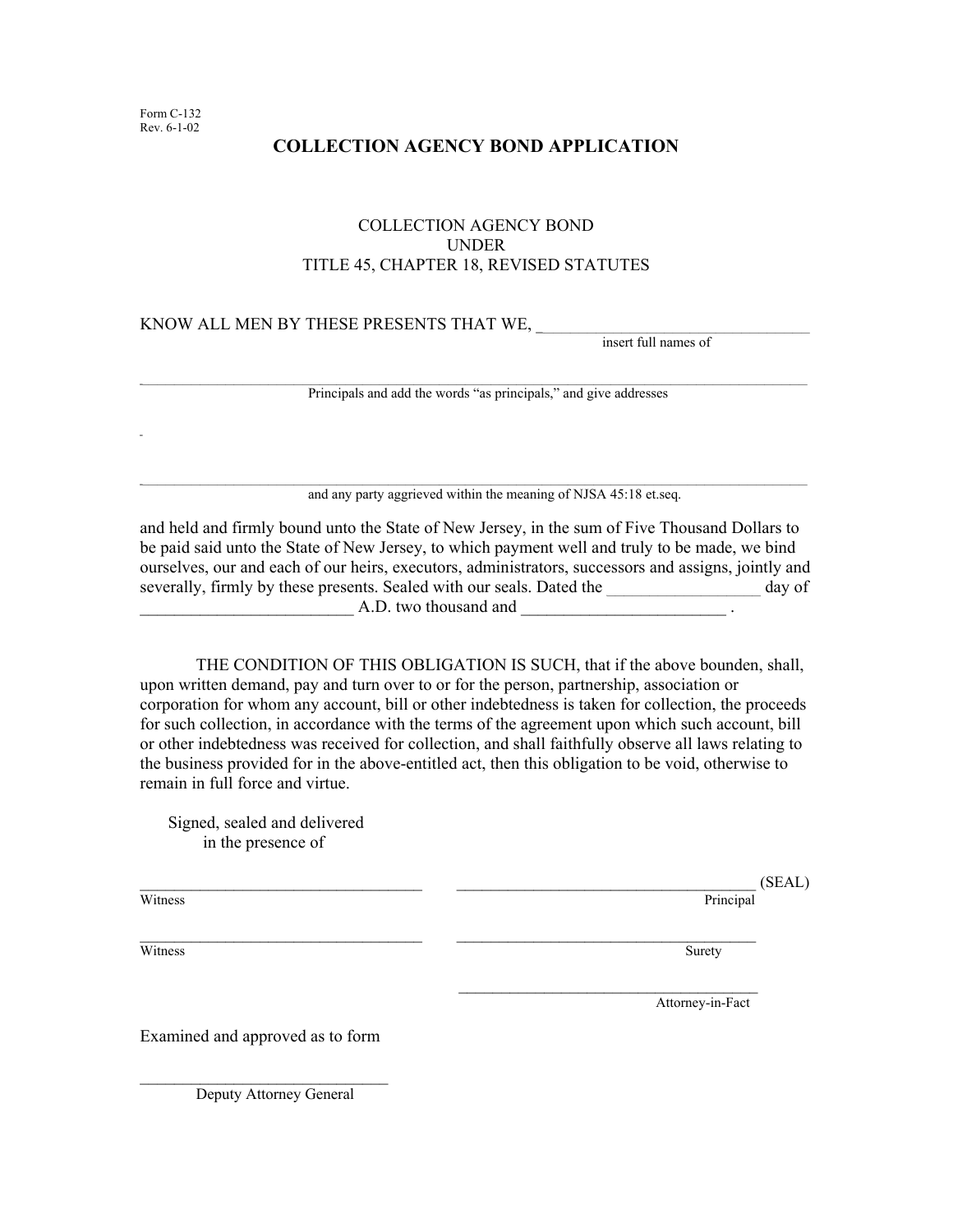### ACKNOWLEDGEMENT OF PRINCIPAL

### (Corporation)

### (To be executed by Secretary)

 $STATE OF$  $\{$  s.s. COUNTY OF \_\_\_\_\_\_\_\_\_\_\_\_\_\_\_\_\_\_\_\_ } BE IT REMEMBERED, That on this day of  $\frac{1}{2}$ in the year of Our Lord, two thousand and  $\qquad \qquad$ , before me, the subscriber, a \_\_\_\_\_\_\_\_\_\_\_\_\_\_\_\_\_\_\_\_\_\_\_\_\_\_ of the State of \_\_\_\_\_\_\_\_\_\_\_\_\_\_\_\_\_\_\_\_, personally appeared \_\_\_\_\_\_\_\_\_\_\_\_\_\_\_\_\_\_\_\_\_\_\_\_\_\_\_\_\_\_\_\_\_\_\_\_\_\_\_\_, who, belong by me duly sworn, does depose and make proof to my satisfaction, that he well knows the corporate seal of the \_\_\_\_\_\_\_\_\_\_\_\_\_\_\_\_\_\_\_\_\_\_\_\_\_\_\_\_\_\_\_\_\_\_\_\_\_\_, the principal named in the foregoing bond; that the seal thereto affixed is the proper corporate seal of said company; that the same was so affixed thereto and the said bond signed and delivered by \_\_\_\_\_\_\_\_\_\_\_\_\_\_\_\_\_\_\_\_\_\_\_\_\_\_\_\_\_\_, who was at the date and execution thereof, the President of said company, in the presence of the said deponent, as that voluntary act and deed of the said company, and that the said deponent thereupon signed the same as subscribing witness.

Subscribed and sworn to before me

This day of  $\frac{1}{20}$ 

Corporation Secretary

\_\_\_\_\_\_\_\_\_\_\_\_\_\_\_\_\_\_\_\_\_\_\_\_\_\_\_\_ Notary Signature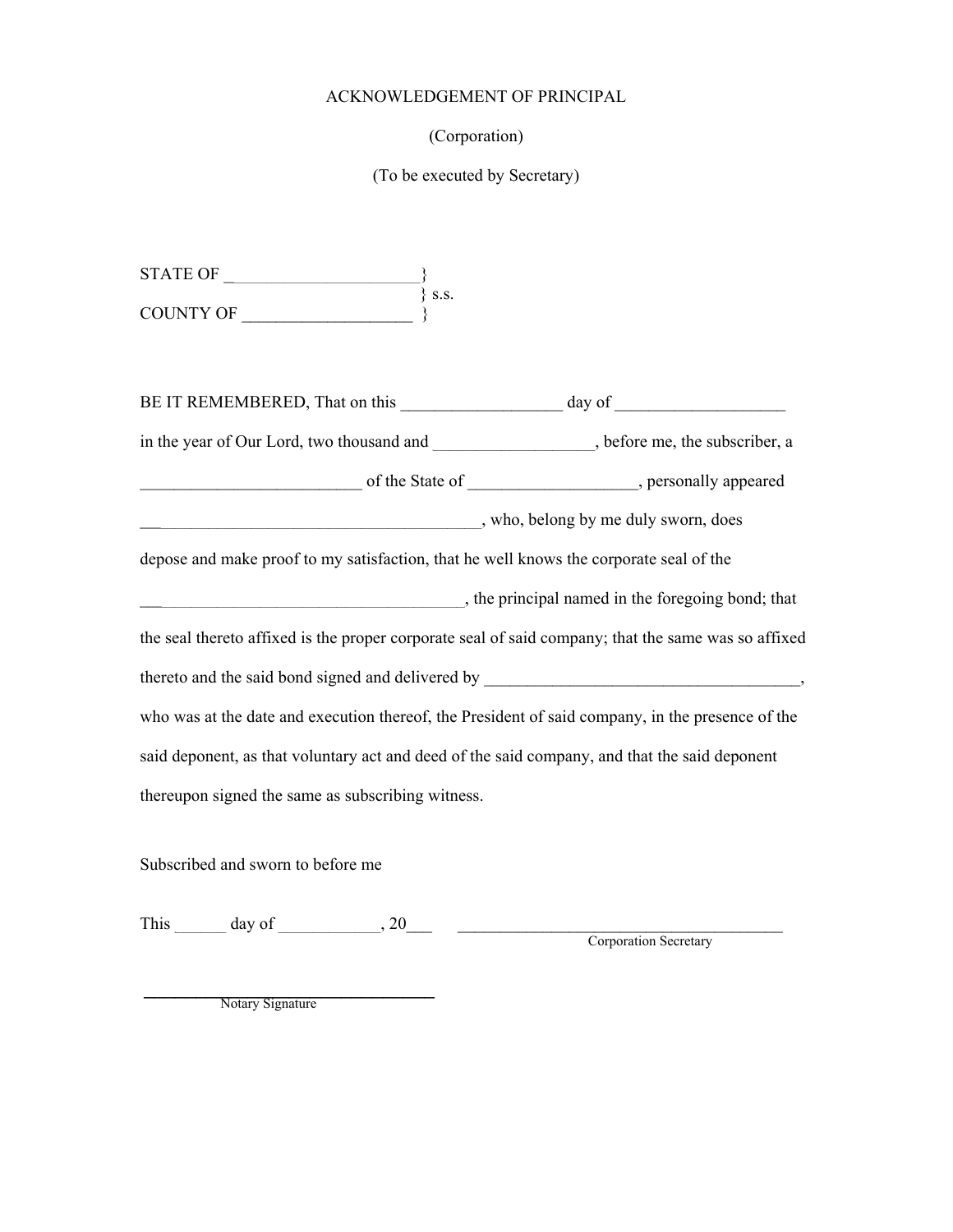### ACKNOWLEDGEMENT OF PRINCIPAL

## (Individual)

STATE OF NEW JERSEY  $\}$  s.s. COUNTY OF

| BE IT REMEMBERED, That on this | day of                                                                                         |
|--------------------------------|------------------------------------------------------------------------------------------------|
| $A.D. 20$ , before me, a       | of the State of                                                                                |
| personally appeared            | , who I am satisfied, is                                                                       |
|                                | the principal named in the foregoing bond; and I having first made known to him the contents   |
|                                | thereof, he did acknowledge that he signed, sealed and delivered the same as his voluntary act |
| and deed.                      |                                                                                                |

Subscribed and sworn to before me

This  $\_\_\_\_\_\_\_\$  day of  $\_\_\_\_\_\_\$ 

Notary Signature